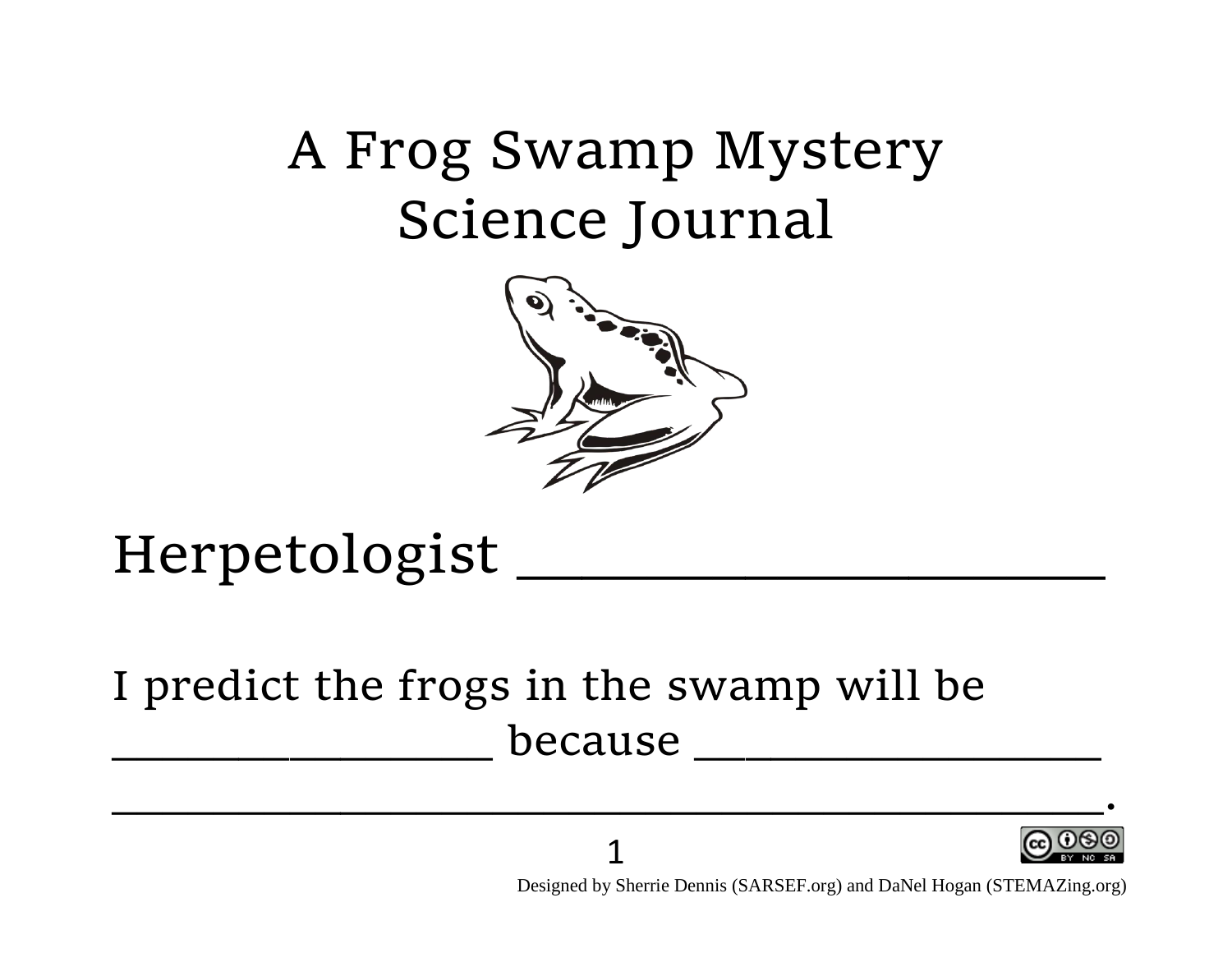

1<sup>st</sup> Catch – color the frog to match the one caught from the swamp.

**Claim:** Based on the data after the 1<sup>st</sup> catch, evidence suggests that only \_\_\_\_\_\_\_\_\_\_\_\_\_\_\_ frogs live in the swamp. Evidence:

I predict the next frog we capture from the swamp will be \_\_\_\_\_\_\_\_\_\_\_\_\_\_\_\_\_\_\_\_\_\_\_\_\_\_\_ because

 $\mathcal{L}_\text{max}$  , and the contract of the contract of the contract of the contract of the contract of the contract of the contract of the contract of the contract of the contract of the contract of the contract of the contr

 $_{\bullet}$  , and the contract of the contract of the contract of the contract of the contract of the contract of the contract of the contract of the contract of the contract of the contract of the contract of the contract of

 $_{\bullet}$  , and the contract of the contract of the contract of the contract of the contract of the contract of the contract of the contract of the contract of the contract of the contract of the contract of the contract of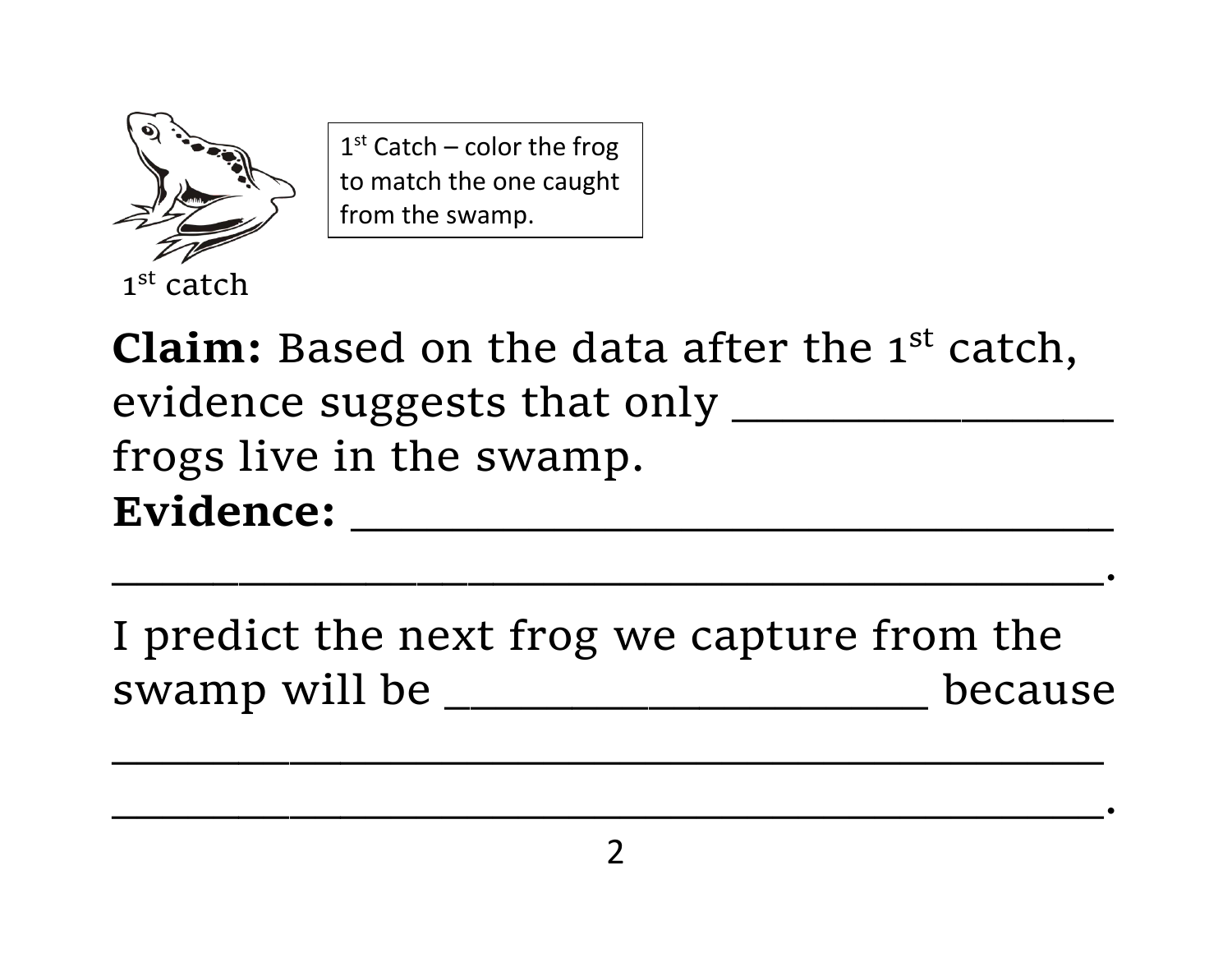

Color the frogs to match the one's caught from the swamp.

**Claim:** Based on the data after the 2<sup>nd</sup> catch, evidence suggests that \_\_\_\_\_\_\_\_\_\_\_\_\_\_\_\_\_\_\_ frogs live in the swamp.  $\bf{Evidence:}$ 

 $_{\bullet}$  , and the contract of the contract of the contract of the contract of the contract of the contract of the contract of the contract of the contract of the contract of the contract of the contract of the contract of

I predict the next frog we capture from the swamp could be \_\_\_\_\_\_\_\_\_\_\_\_\_\_\_\_\_\_\_\_\_\_\_\_\_ because \_\_\_\_\_\_\_\_\_\_\_\_\_\_\_\_\_\_\_\_\_\_\_\_\_\_\_\_\_\_\_\_

 $_{\bullet}$  , and the contract of the contract of the contract of the contract of the contract of the contract of the contract of the contract of the contract of the contract of the contract of the contract of the contract of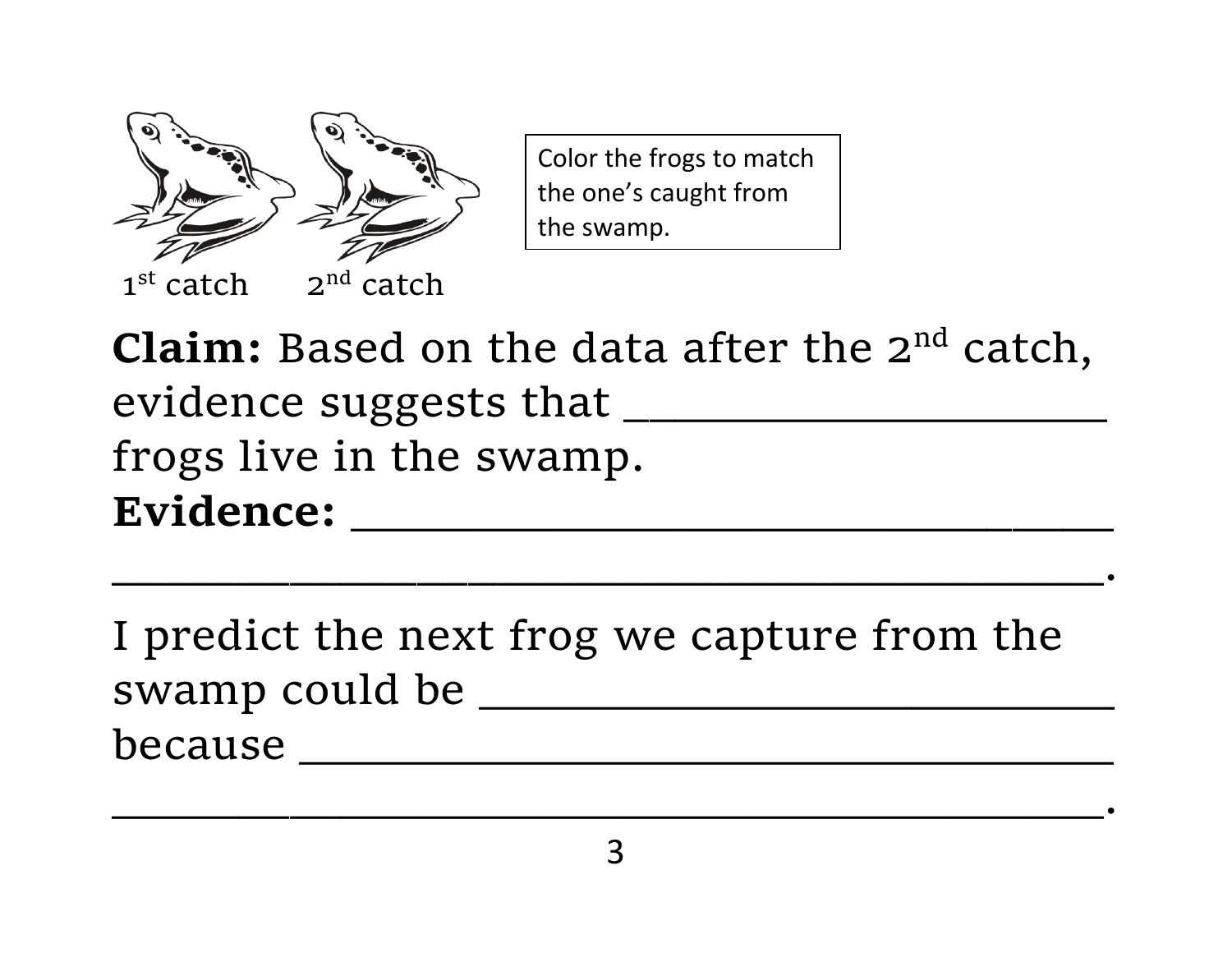

**Claim:** Based on the data after the 5<sup>th</sup> catch, evidence suggests that \_\_\_\_\_\_\_\_\_\_\_\_\_\_\_\_\_\_\_\_\_\_ frogs live in the swamp. Evidence: <u>\_\_\_\_\_\_\_\_\_\_\_\_\_\_\_</u>  $\blacksquare$  . The contract of the contract of the contract of the contract of the contract of the contract of the contract of the contract of the contract of the contract of the contract of the contract of the contract of the

I predict the next frog we capture from the swamp would most likely be \_\_\_\_\_\_\_\_\_\_\_\_\_\_\_\_\_ \_\_\_\_\_\_\_\_\_\_\_\_\_\_\_\_\_ because \_\_\_\_\_\_\_\_\_\_\_\_\_\_\_\_\_

 $\bullet$  . The contract of the contract of the contract of the contract of the contract of the contract of the contract of the contract of the contract of the contract of the contract of the contract of the contract of the co

 $\mathcal{L}_\mathcal{L} = \mathcal{L}_\mathcal{L} = \mathcal{L}_\mathcal{L} = \mathcal{L}_\mathcal{L} = \mathcal{L}_\mathcal{L} = \mathcal{L}_\mathcal{L} = \mathcal{L}_\mathcal{L} = \mathcal{L}_\mathcal{L} = \mathcal{L}_\mathcal{L} = \mathcal{L}_\mathcal{L} = \mathcal{L}_\mathcal{L} = \mathcal{L}_\mathcal{L} = \mathcal{L}_\mathcal{L} = \mathcal{L}_\mathcal{L} = \mathcal{L}_\mathcal{L} = \mathcal{L}_\mathcal{L} = \mathcal{L}_\mathcal{L}$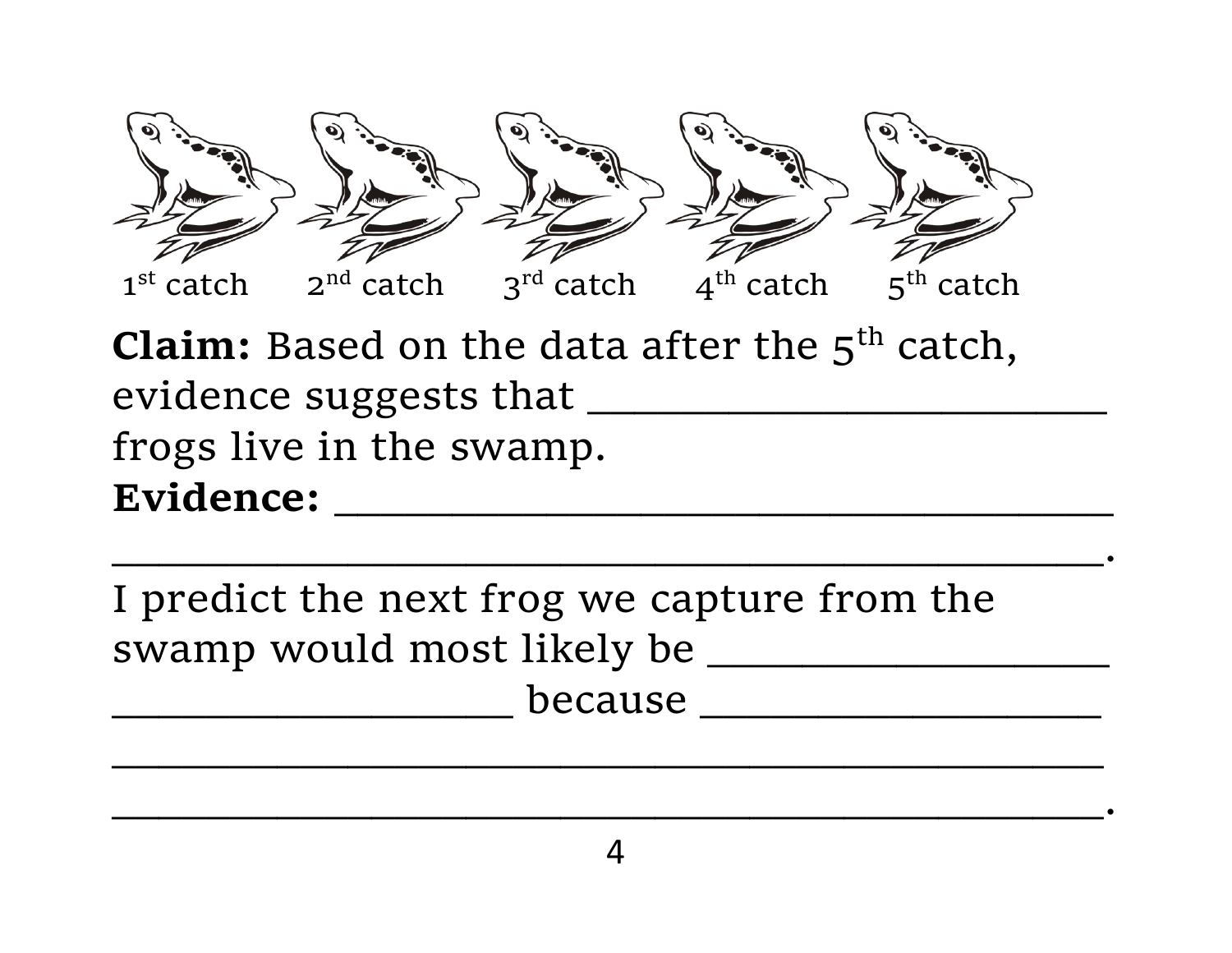| Frog Jumping Phenomenon - What do you notice? |  |  |  |
|-----------------------------------------------|--|--|--|
|                                               |  |  |  |
|                                               |  |  |  |
|                                               |  |  |  |
|                                               |  |  |  |
|                                               |  |  |  |
|                                               |  |  |  |
|                                               |  |  |  |
|                                               |  |  |  |
|                                               |  |  |  |
|                                               |  |  |  |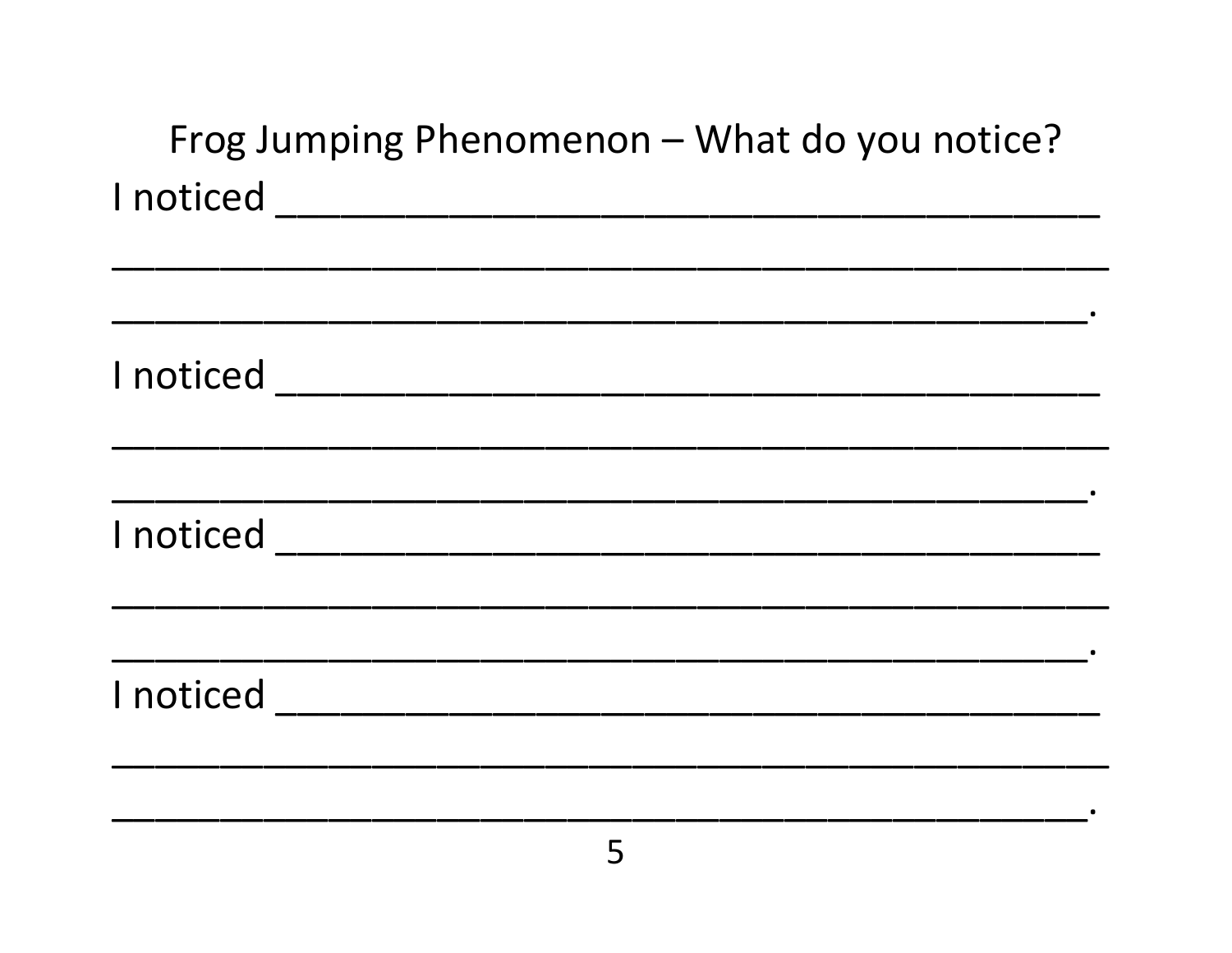| Hopping Right Along - What do you wonder? |
|-------------------------------------------|
|                                           |
|                                           |
|                                           |
|                                           |
| I wonder                                  |
|                                           |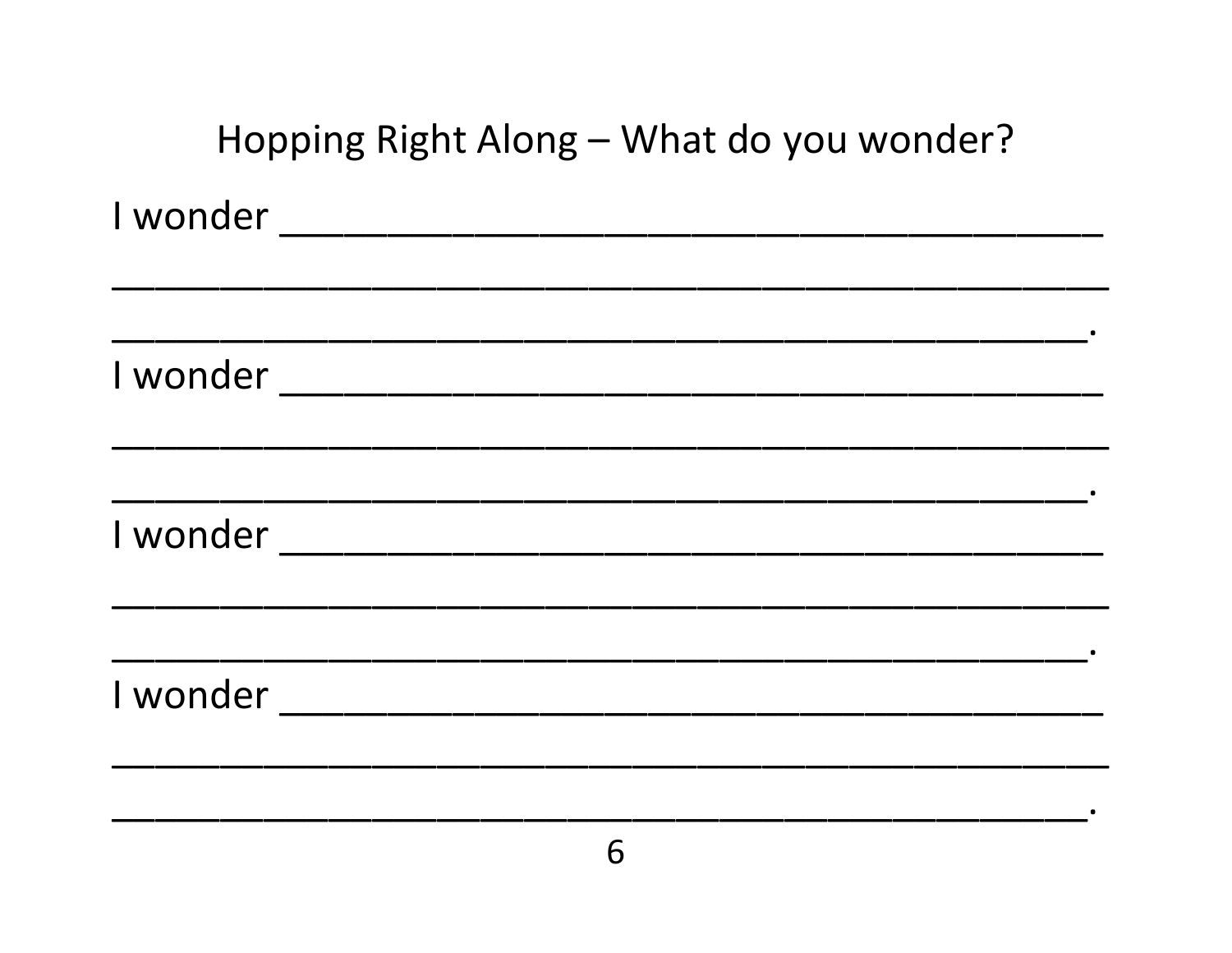#### **Hands-on Frog Jumping Noticings**